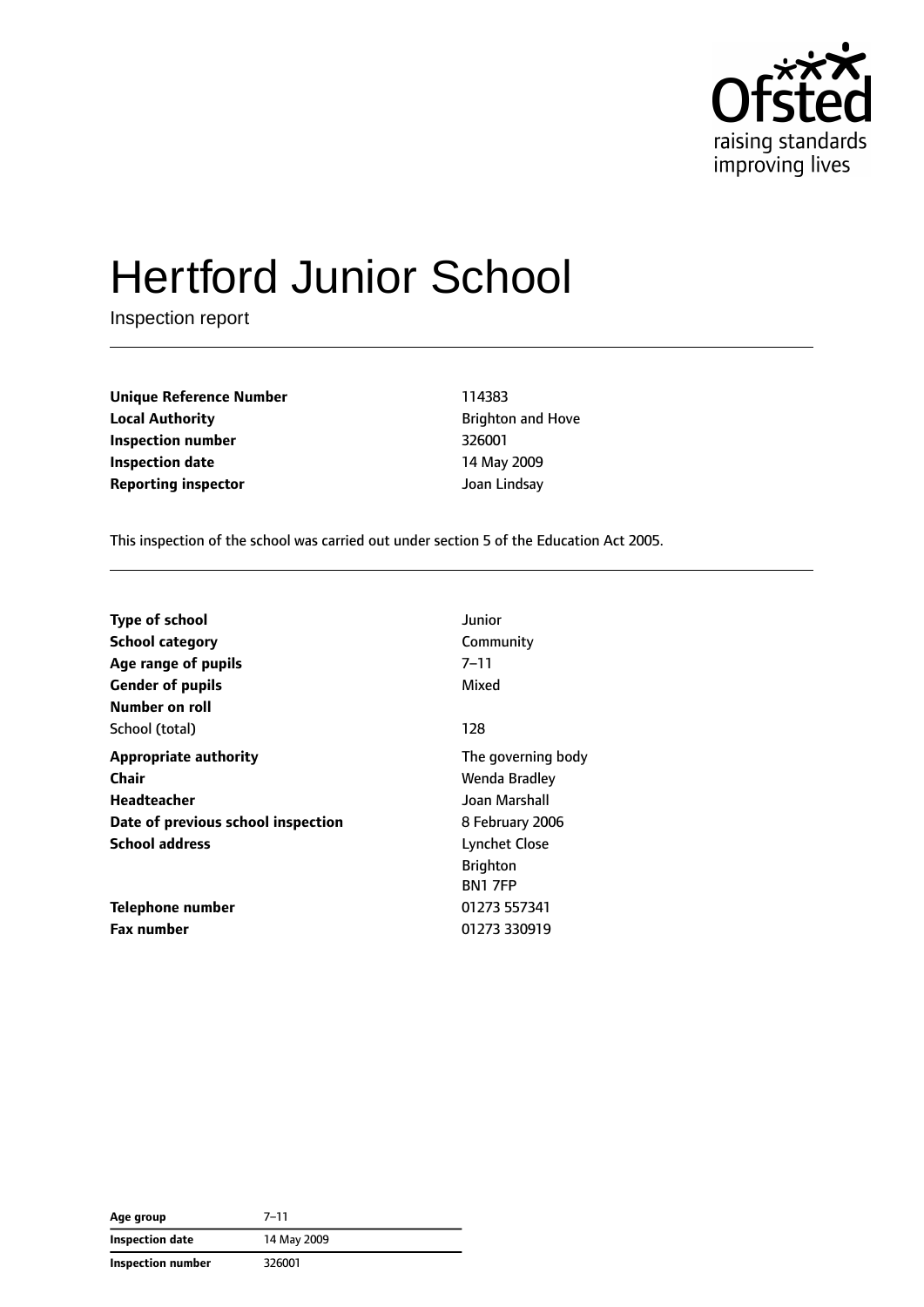.

<sup>©</sup> Crown copyright 2009

Website: www.ofsted.gov.uk

This document may be reproduced in whole or in part for non-commercial educational purposes, provided that the information quoted is reproduced without adaptation and the source and date of publication are stated.

Further copies of this report are obtainable from the school. Under the Education Act 2005, the school must provide a copy of this report free of charge to certain categories of people. A charge not exceeding the full cost of reproduction may be made for any other copies supplied.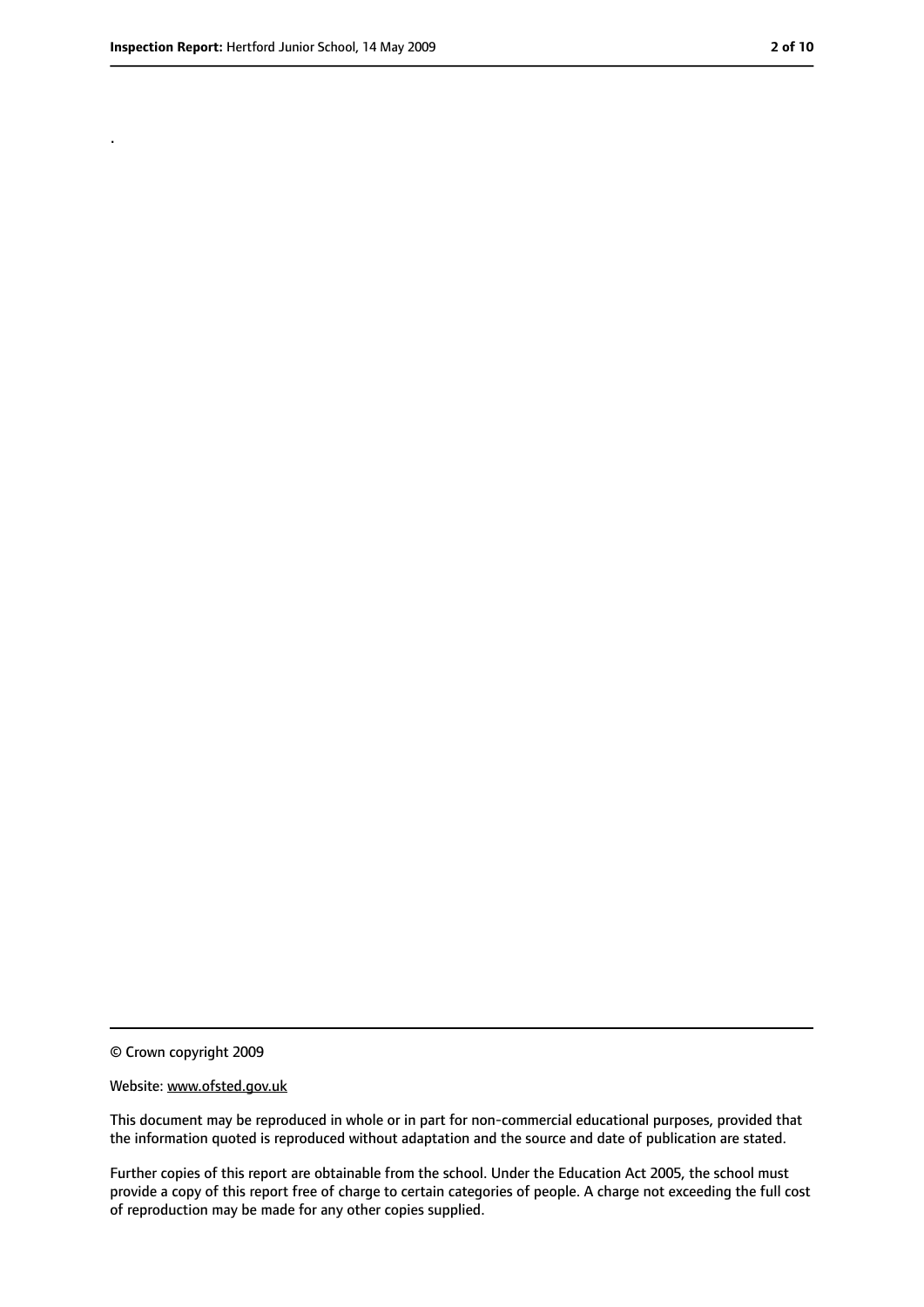# **Introduction**

The inspection was carried out by two additional inspectors.

## **Description of the school**

This is a relatively small junior school where most pupils are from a White British background. Far more pupils than the national average claim free school meals. A much higher proportion than average have a learning difficulty and/or disability and the number with a statement of special educational needs is also higher than the national average. The main learning difficulty is dyslexia. There are breakfast and after school clubs on site. The school currently has an acting headteacher.

#### **Key for inspection grades**

| Grade 1 | Outstanding  |
|---------|--------------|
| Grade 2 | Good         |
| Grade 3 | Satisfactory |
| Grade 4 | Inadequate   |
|         |              |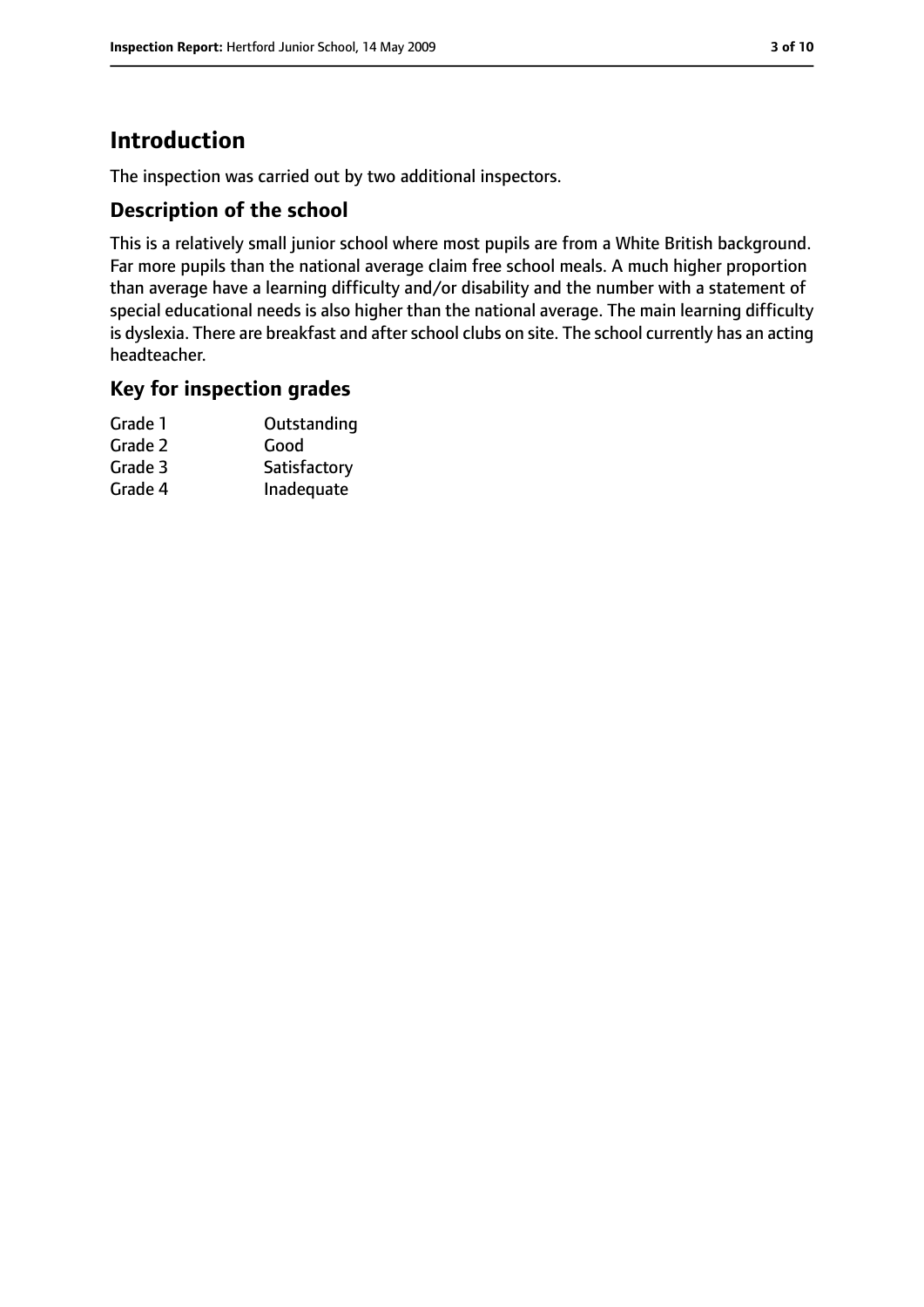# **Overall effectiveness of the school**

#### **Grade: 2**

This is a good school. There are some outstanding features such as the behaviour of pupils and the extent to which they feel safe in school due to excellent pastoral care. This means that pupils' enjoyment of school is outstanding. Parents have very positive views of the school, with words such as 'wonderful' and 'fantastic' being used. The school works well in partnership with others such as the feeder infant school to ensure pupils settle quickly when they arrive.

Achievement is good overall, especially when looking at a three-year average. When pupils come into school in Year 3, they are achieving below what would be expected for their age, particularly in their writing skills. There are wide year-on-year variationsin the standards pupils reach. For example, standards reached by pupils in 2008 were below national average, especially in mathematics, and dipped from 2007, due to large numbers who had a learning difficulty and/or disability. Consequently, far fewer than the national average reached the higher levels. However, currently, Year 6 pupils are making good progress overall following a strong focus on writing and mathematics. As a result, standards are rising again and are now broadly average. Pupils who have a learning difficulty and/or disability achieve well due to effective use of information about what they know, coupled with well targeted support. Good teaching throughout the school encourages pupils to learn. Teachers make lessons fun and manage behaviour extremely well so that classrooms are happy places with pupils eager to learn. However, the use of information about what pupils know and can do, is not rigorous enough, especially in mathematics, to spot underachievement and help pupils to improve.

The curriculum is good and the topic-based approach links subjects effectively and adds to pupils' enjoyment. For example, a visit to an air-raid shelter as part of a history project and a talk from an evacuee led to pupils producing emotive pieces of writing. A stronger emphasis on the teaching of blending sounds and letters, and developing a whole-school writing style, are also having a good impact on pupils' desire to write at length.

Pupils learn well because their personal development and well-being are good and their pastoral care is outstanding. This means that they are ready and willing to settle to their tasks. They relate very well to each other, showing high levels of respect for others and their achievements. While pupils really enjoy school, attendance overall is only satisfactory, reflecting a small number of pupils who are absent a lot. The school is working hard to support families to improve this.

Leadership and management at all levels are good. There is a clear understanding of the school's strengths and areasfor development and so the school'sself-evaluation is accurate. Challenging targets have not been used well enough to improve standards in mathematics, but the impact of recent initiatives to improve pupils' achievement in mathematics and writing is now beginning to be seen. This improvement together with the great sense of teamwork and a desire to continue to get better, demonstrates the school's good capacity to improve.

#### **What the school should do to improve further**

- Raise standards and pupils' achievement in mathematics across the school.
- Make more rigorous use of the information about what pupils know to identify areas of underachievement.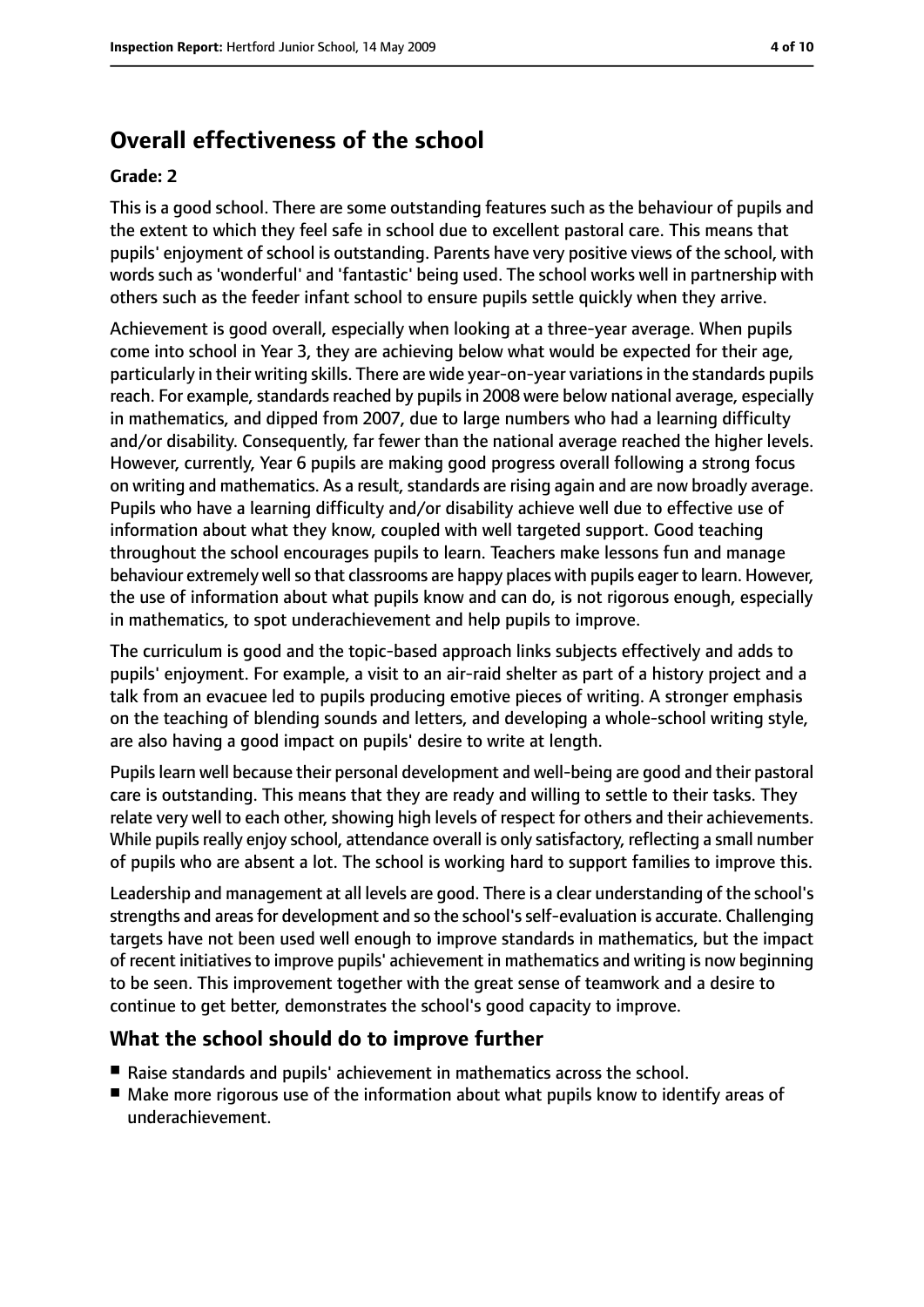# **Achievement and standards**

#### **Grade: 2**

The school successfully enables pupils to achieve well, particularly in English and in science. Standards are broadly average but they are not yet good enough in mathematics. However, the school has put in several initiatives to raise standards and improve progress in mathematics. For example, the current Year 6 has been split into two smaller classes and taught in three even smaller groups for literacy and numeracy and there is more 'talking around' problems. This is having a positive impact on their progress in mathematics, and in writing, which the school has also rightly highlighted as an area for development.

## **Personal development and well-being**

#### **Grade: 2**

There is a very strong focus on pupils' personal development and well-being. As a result, pupils really love coming to this school, as parents confirm. Pupils' enjoyment of school is enhanced by the fact that they feel extremely safe there as behaviour is excellent. There are very few problems with bullying and pupils have confidence in adults to resolve any issues. Playtimes are extremely well organised by teaching assistants who use very effective systems to manage behaviour and ensure that pupils are active. Pupils have a good understanding of how to lead healthy lives enhanced by the good food at lunchtime and by growing their own produce in the school garden. There is a strong community spirit in the school with the school council active in improving the outdoor environment and the Eco Club ensuring pupils have a sense of caring for the wider environment. Year 6 'buddies' ensure the new Year 3 pupils settle happily. The school is involved well in the local community and has done much to enhance its reputation since the last inspection. Pupils are well prepared for the next stage in their life given their improving key skills and excellent relationships. Pupils' spiritual, moral and social development is very good. Although they have a strong respect for others, there is scope to develop their multicultural development further so they have a clear understanding of life in to-day's diverse society.

# **Quality of provision**

#### **Teaching and learning**

#### **Grade: 2**

There is consistently good teaching throughout the school. One of the strongest elements of teaching is how pupils are managed so that lessons are not disrupted, relationships are strong and pupils are keen and able to learn. Lessons are well planned and time is used effectively to ensure pupils are kept on task and productive. Teaching assistants, who are generally highly trained and dedicated, play an important role in pupils' learning in class and in small group work. On occasions, the period for reflection at the end of the lesson is not used as effectively as it could be to enable pupils to recognise their own progress and what the next steps in their learning should be.

#### **Curriculum and other activities**

#### **Grade: 2**

The curriculum is broad and balanced, linking subjects through topics such as living things. A stronger focus on developing mathematics and writing skills through other subjects is beginning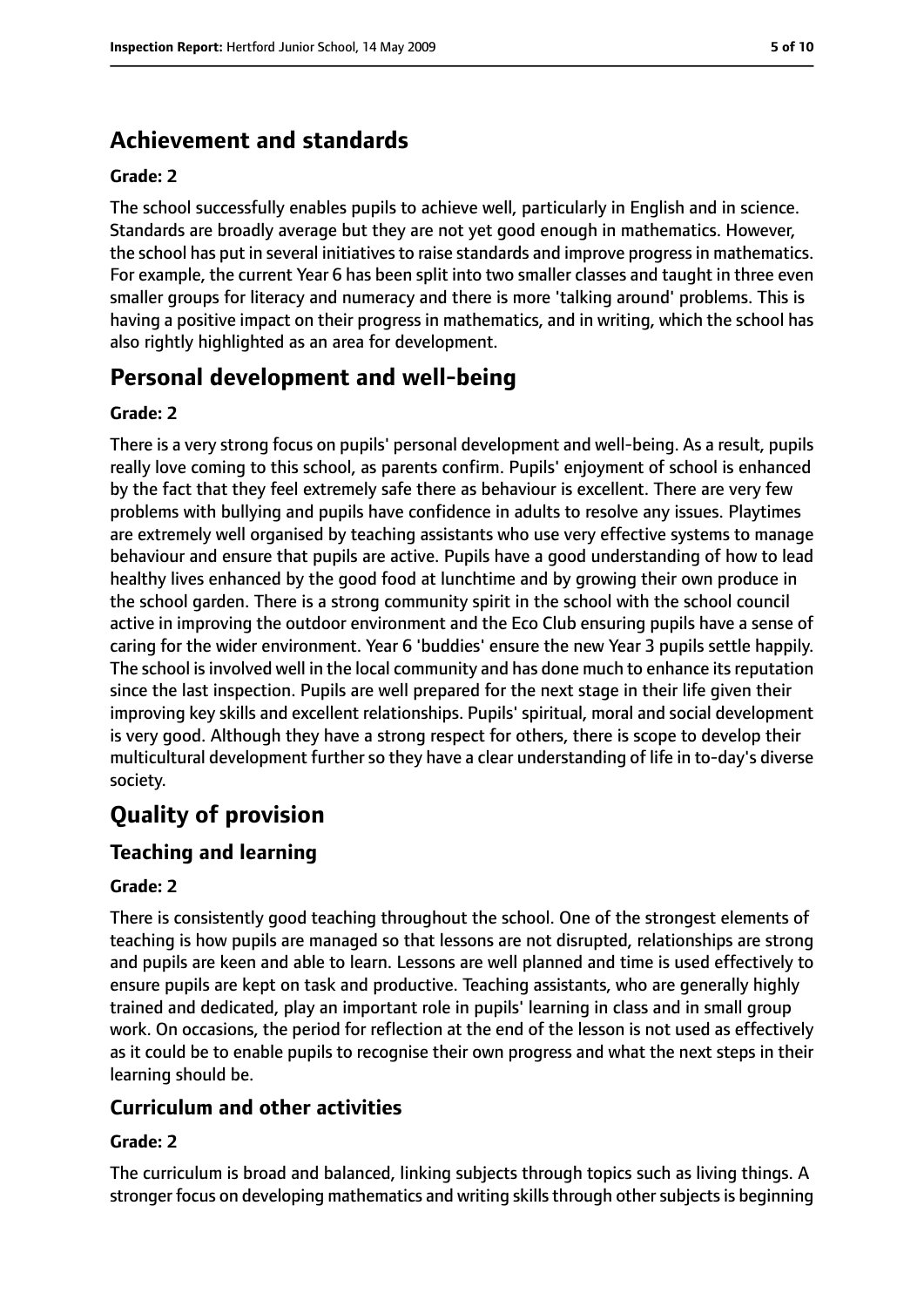to have an impact in these areas. The school has also looked at how to improve girls' confidence in mathematics and now there is more talking around problem solving which is helping girls' progress. Although information and communication technology is used in various subjects, the school recognises this area needs further development so that future curriculum needs are met. One of the strengths of the curriculum is the use made of the wonderful outdoor environment. For example, a Year 3 drama project is using various outdoor areas while developing teambuilding skills in pupils. After-school activities are varied and plentiful with cooking, drama and sports clubs on offer. Pupils also benefit from being able to have breakfast on site and they can go to the well managed after school club which is also attended by pupils from other schools.

#### **Care, guidance and support**

#### **Grade: 2**

Pastoral care is outstanding and is highly regarded by parents, one of whom stated that the school 'really looks after each and every child; it really does know each one as an individual'. Pupils who have a learning difficulty and/or disability are especially well supported by teachers, teaching assistants and outside expertise. Several parents mentioned how their children have gained in confidence because of this. Procedures to safeguard pupils are robust. Academic support and guidance are good overall and pupils know their targets and feel they help them to improve. Marking is generally helpful in guiding pupils in how to develop their skills. However, some of the systems to assess pupils are new and not yet used robustly enough to spot underachievement, especially in mathematics.

## **Leadership and management**

#### **Grade: 2**

The acting headteacher has quickly grasped the issues for the school and has been well supported by senior staff. She has built on the inherent strengths of the school and has continued to move it forward by, for example, ensuring that using information to track pupils' progress is embedded and used consistently. Challenging targets have not been used effectively enough to raise standards. However, there is a strong sense of team effort in the school with much sharing of information and a determination to improve achievement and standards, especially in mathematics. Leaders and managers at all levels are involved in whole-school planning and share a desire to succeed, and evidence shows that initiatives to raise standards in writing and mathematics are beginning to bear fruit. Governors are challenging and very supportive. They are frequent visitors to the school, linking with subjects and teachers, which has enabled them to have a good grasp of the strengths and areas for development. The school's commitment to community cohesion is good. It has worked hard to encourage parents into the school and to improve the school's reputation in the local area. For example, strong, mutually beneficial links are in place with a local special school. Pupils are given the chance to learn about other faiths and they have developed a strong respect for others and their different backgrounds. Pupils learn about global issues through, for example, Fair Trade Fortnight, the Eco Club and from visiting teachers from other countries.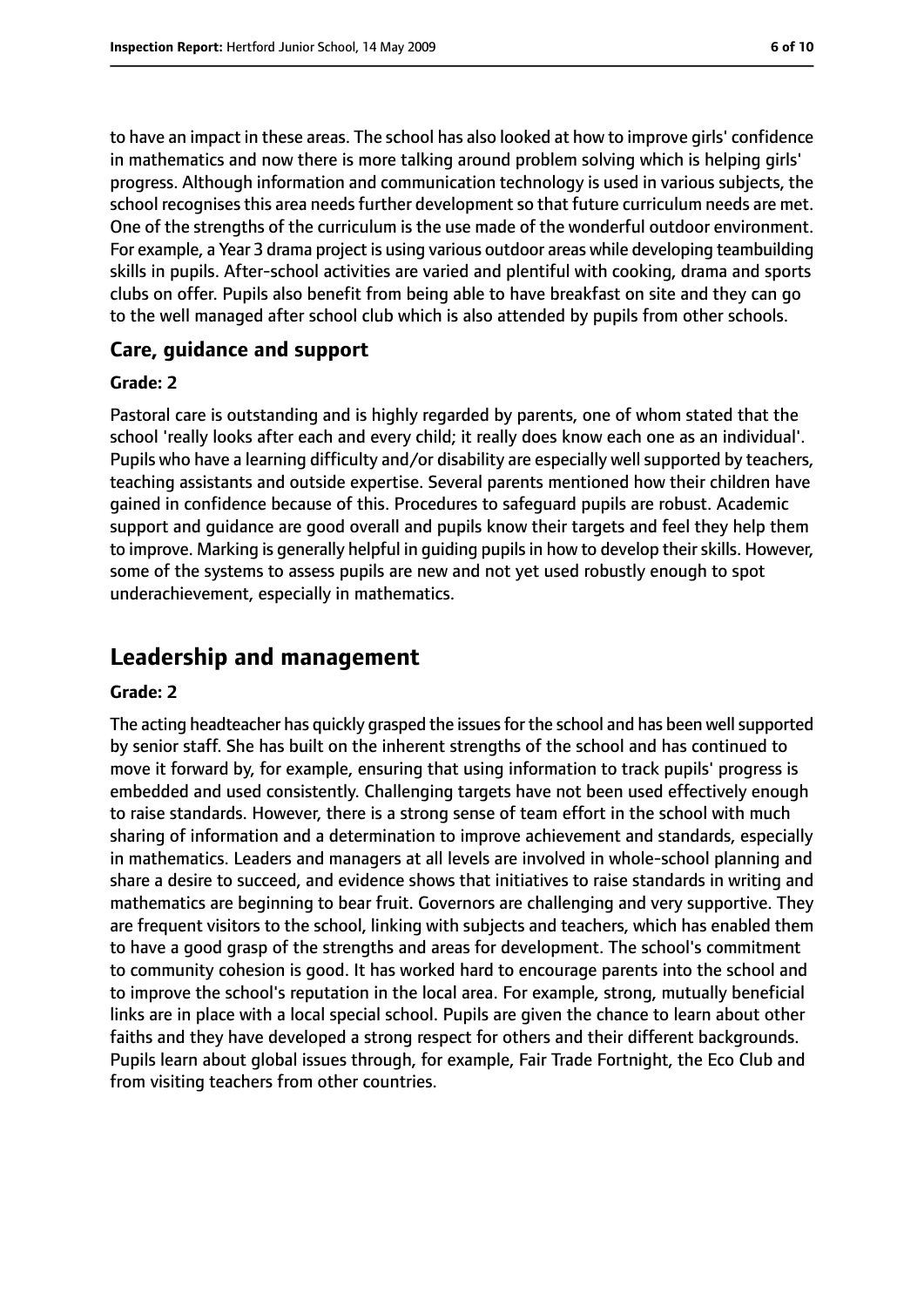**Any complaints about the inspection or the report should be made following the procedures set out in the guidance 'Complaints about school inspection', which is available from Ofsted's website: www.ofsted.gov.uk.**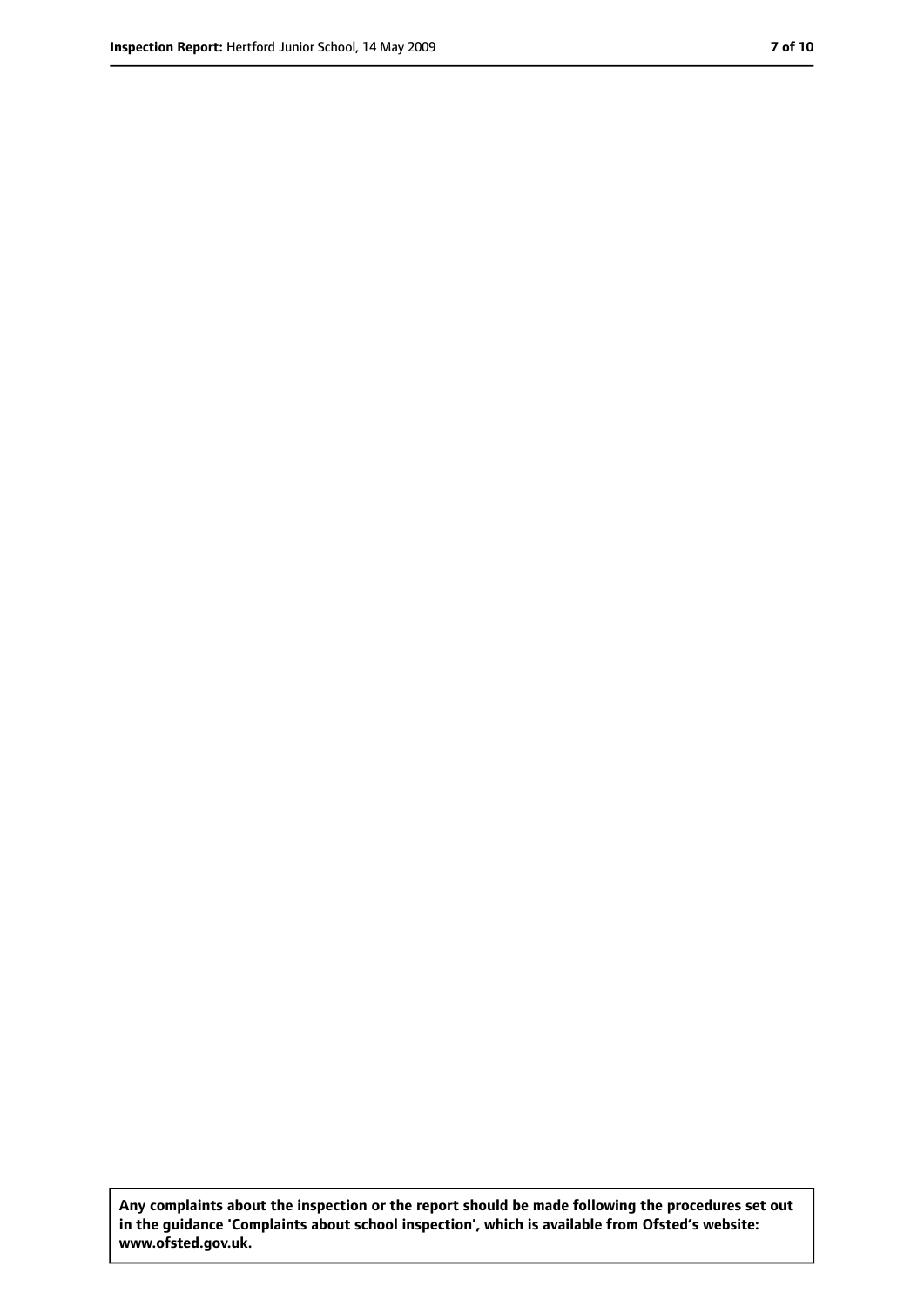#### **Annex A**

# **Inspection judgements**

| Key to judgements: grade 1 is outstanding, grade 2 good, grade 3 satisfactory, and | <b>School</b> |
|------------------------------------------------------------------------------------|---------------|
| arade 4 inadequate                                                                 | Overall       |

## **Overall effectiveness**

| How effective, efficient and inclusive is the provision of<br>education, integrated care and any extended services in meeting the<br>needs of learners? |     |
|---------------------------------------------------------------------------------------------------------------------------------------------------------|-----|
| Effective steps have been taken to promote improvement since the last<br>inspection                                                                     | Yes |
| How well does the school work in partnership with others to promote learners'<br>well being?                                                            |     |
| The capacity to make any necessary improvements                                                                                                         |     |

## **Achievement and standards**

| How well do learners achieve?                                                                                 |  |
|---------------------------------------------------------------------------------------------------------------|--|
| $\vert$ The standards <sup>1</sup> reached by learners                                                        |  |
| How well learners make progress, taking account of any significant variations  <br>between groups of learners |  |
| How well learners with learning difficulties and/or disabilities make progress                                |  |

<sup>&</sup>lt;sup>1</sup>Grade 1 - Exceptionally and consistently high; Grade 2 - Generally above average with none significantly below average; Grade 3 - Broadly average to below average; Grade 4 - Exceptionally low.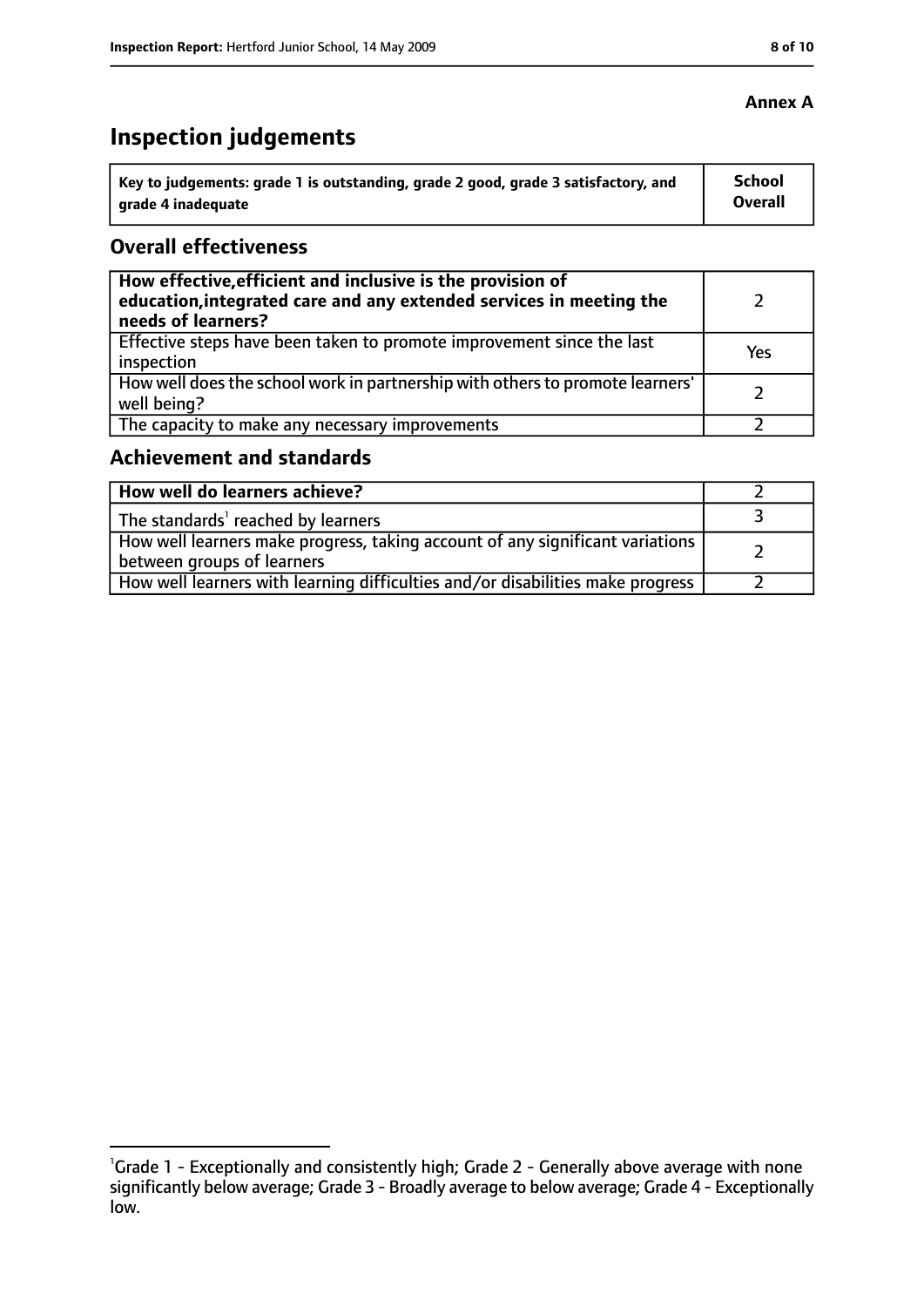## **Personal development and well-being**

| How good are the overall personal development and well-being of the<br>learners?                                 |  |
|------------------------------------------------------------------------------------------------------------------|--|
| The extent of learners' spiritual, moral, social and cultural development                                        |  |
| The extent to which learners adopt healthy lifestyles                                                            |  |
| The extent to which learners adopt safe practices                                                                |  |
| The extent to which learners enjoy their education                                                               |  |
| The attendance of learners                                                                                       |  |
| The behaviour of learners                                                                                        |  |
| The extent to which learners make a positive contribution to the community                                       |  |
| How well learners develop workplace and other skills that will contribute to<br>their future economic well-being |  |

# **The quality of provision**

| $\vert$ How effective are teaching and learning in meeting the full range of<br>  learners' needs?      |  |
|---------------------------------------------------------------------------------------------------------|--|
| How well do the curriculum and other activities meet the range of needs and<br>  interests of learners? |  |
| How well are learners cared for, quided and supported?                                                  |  |

## **Leadership and management**

| How effective are leadership and management in raising achievement<br>and supporting all learners?                                              |     |
|-------------------------------------------------------------------------------------------------------------------------------------------------|-----|
| How effectively leaders and managers at all levels set clear direction leading<br>to improvement and promote high quality of care and education |     |
| How effectively leaders and managers use challenging targets to raise standards                                                                 | 3   |
| The effectiveness of the school's self-evaluation                                                                                               |     |
| How well equality of opportunity is promoted and discrimination eliminated                                                                      |     |
| How well does the school contribute to community cohesion?                                                                                      |     |
| How effectively and efficiently resources, including staff, are deployed to<br>achieve value for money                                          |     |
| The extent to which governors and other supervisory boards discharge their<br>responsibilities                                                  |     |
| Do procedures for safequarding learners meet current government<br>requirements?                                                                | Yes |
| Does this school require special measures?                                                                                                      | No  |
| Does this school require a notice to improve?                                                                                                   | No  |